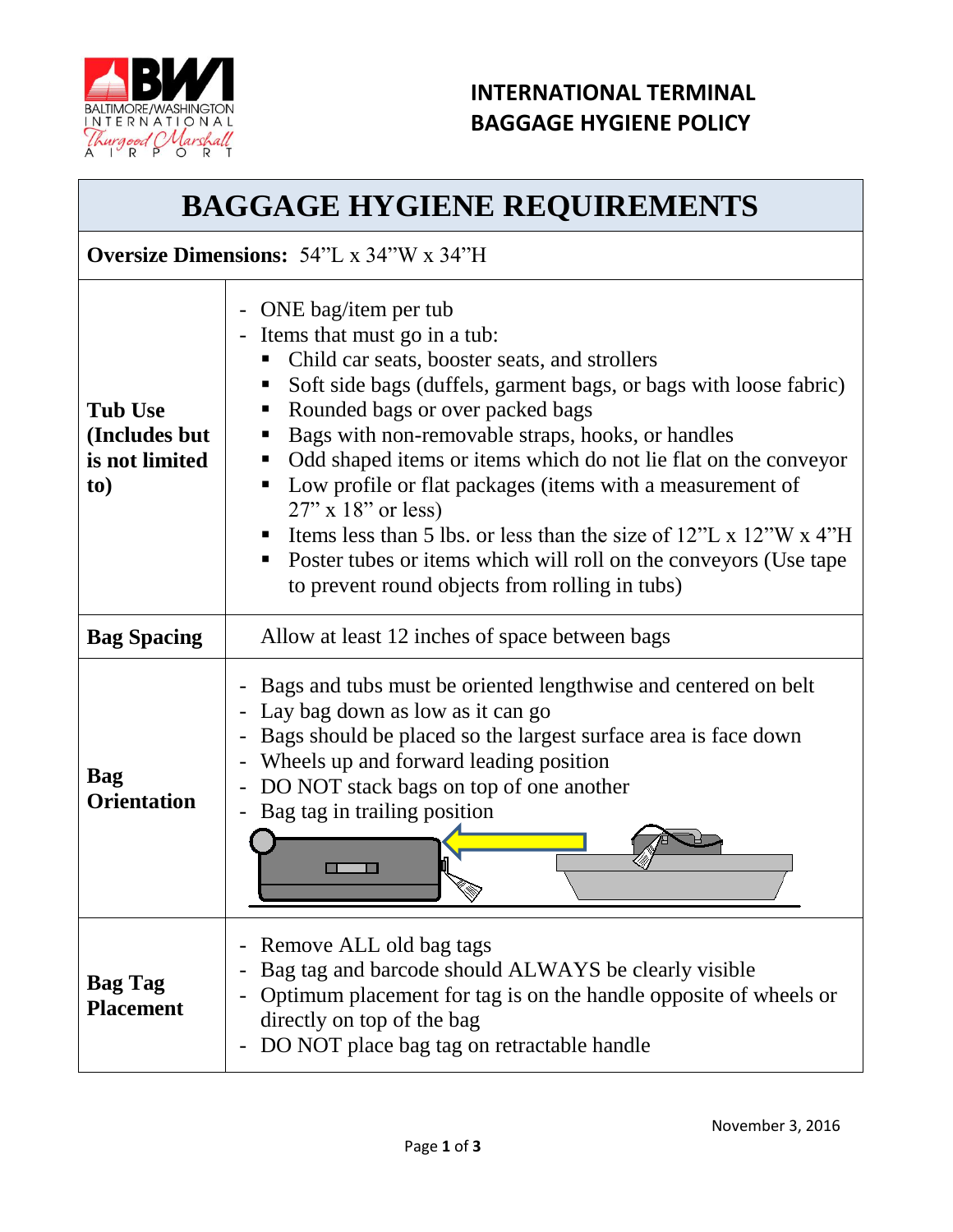

### **INTERNATIONAL TERMINAL BAGGAGE HYGIENE POLICY**

# **BEST PRACTICES**

**Methodology**: Do not rush. The time spent to load properly, even during high bag volume periods, will pay off in reduced jams and system backups. If a bag does not sit stable on the belt, it should be in a tub. If there is any doubt about whether a bag should be on the belt, place it in a tub.

**Tag Printer**: Proper printer maintenance is essential in the Baggage Handling System (BHS). Ensure that barcodes are free from dirt, streaks, misalignment, and bleedover. Each station needs to conduct a printer cleaning program that includes a visual check of the print quality. Please immediately report any cases of poor tag print quality to the maintenance team.

| <b>Gun Cases</b>                        | Weapon cases longer than 54 inches must not be introduced onto<br>the conveyor system; they must be manually taken to CBRA/CBIS.                                                                                                                                                                                                                                                                                                                                                                                                                                                                                                                                                                                                                                                                                                                                                                                                                                                                                                                                  |
|-----------------------------------------|-------------------------------------------------------------------------------------------------------------------------------------------------------------------------------------------------------------------------------------------------------------------------------------------------------------------------------------------------------------------------------------------------------------------------------------------------------------------------------------------------------------------------------------------------------------------------------------------------------------------------------------------------------------------------------------------------------------------------------------------------------------------------------------------------------------------------------------------------------------------------------------------------------------------------------------------------------------------------------------------------------------------------------------------------------------------|
| <b>Golf Bags</b>                        | Golf bags should be sent down the normal ticket counter conveyors<br>unless the bag length exceeds 54 inches.                                                                                                                                                                                                                                                                                                                                                                                                                                                                                                                                                                                                                                                                                                                                                                                                                                                                                                                                                     |
| <b>Additional</b><br><b>Bag Hygiene</b> | - Remove ALL hooks and straps; secure hand straps to each other (if<br>unable, place bag in a tub).<br>- Remove or cover ALL old tags or bar codes (including those<br>inside or outside of the baggage tubs) from previous flights.<br>- Ensure stickers are never placed on the bar coded section of<br>the bag tag.<br>- DO NOT place "tear off tags" (Bingo Tags) on bags.<br>- Stow the pull handle down on roller bags.<br>All zippers and pockets should be closed.<br>Car seats, strollers, backpacks, or items with multiple pockets<br>should be placed in a plastic bag with the excess air removed, then<br>placed in a tub. Car seats should be placed in a tub with the back<br>facing up and with head of the car seat entering first into the BHS.<br>- When using a tub, avoid hiding the bag tag and DO NOT let<br>any part of the bag overhang edges.<br>- Make sure the bag tag is the last thing that leaves your hand!<br>It is the individual Airlines' responsibility to have tubs brought<br>from Baggage Makeup to the Ticket Counters. |